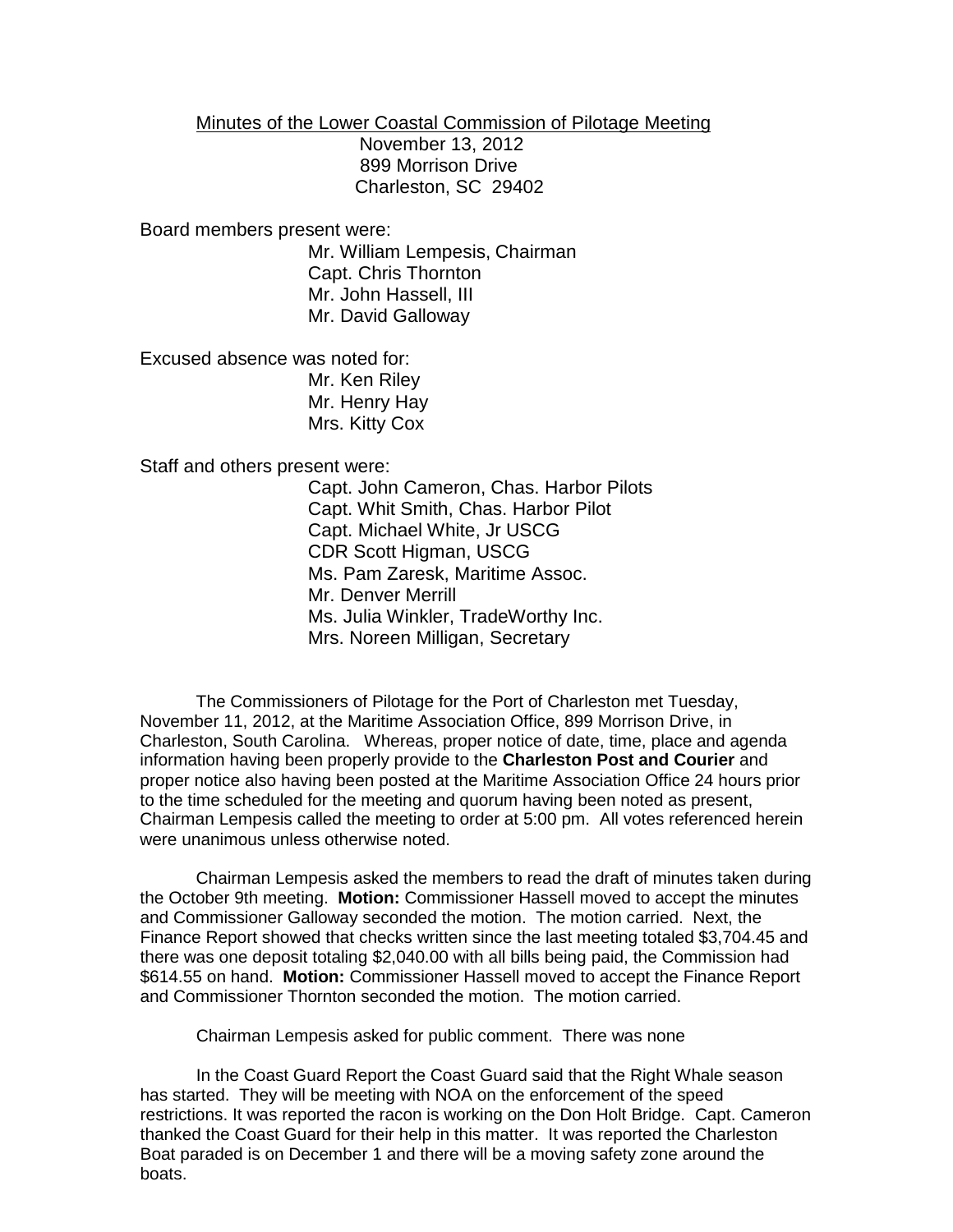Mrs. Cox was not present for the meeting but she sent her LLR report. It was reported there are 2 pilots that are due for physical in November and 3 pilots that are due in December. LLR received a letter from the Commission requesting an increase in the pilot fees. Mr. Spoon (legal counsel for LLR) had suggested that the Commission submit another letter to LLR with more detail in the need for the increase. The IRF is reviewing the extra insurance policy that the Commission has been carrying. Mrs. Cox will have an update at the December meeting. LLR is still reviewing all policies and procedures of all boards and commissions. It was reported Mrs. Cox will keep the Commission informed of any new updates.

The Commission has no further information on the NTSB and this will no longer be carried on the agenda; however, if there are any new updates, it will be will brought back up.

It was reported The Commission has no new information on the Charleston Harbor 45 project. This will no longer be carried on the agenda; however, if there is any new information, it will be will brought back up.

It was reported the port is waiting for DOT to start the installation on the air draft monitor. There is a meeting with them this month. The pilots would like to attend. Chairman Lempesis will call them when the meeting is confirmed.

The S.C. Supreme court ruled that the permit issued by DHEC was invalid. There was nothing else to report on the Savannah River Commission.

.

The Commission approved the new letter to LLR with more detail in their request for fee increases. The letter will be sent to LLR with a letter from Capt. Smith and the budget that was approved by the Commission at the beginning of the year. Capt. Cameron said that if LLR has more question that he would go to Columbia and meet with them.

The new air draft policies 60 day waiting period is over. Capt. Cameron will draft a letter for the Commission to approve for the next meeting.

Under new business Captains Smith and Cameron attended the APA conference. The NTSB study was discussed. Everyone is having problems with the TWIX cards. Capt. Smith was elected again as Secretary/Treasurer. With the Right Whale season starting, Vessel Captains are asking for the 50 CFR 224.10c Speed Deviation Log Entry stickers that the pilots have. The pilots submitted a letter to the Commission on loss of propulsion on the Livorno Express on November 6, 2012. The Livorno Express was outbound from NCT. When the vessel was at Myer's Bend at 1555 the ship lost propulsion. The pilot maintained control of the vessel with the ruder and ordered the port anchor dropped near buoy 44 in Drum Island Reach. He called for tug assistance and notified the USCG via radio. The crew as able to restore engine power to the vessel before the tugs arrived. The tugs assisted in turning the vessel towards CST. The vessel moored at 1740. Capt. Cameron suggested to the Commission that they may want to investigate starting a website. The Commission tabled the idea until the next meeting when Mrs. Cox would be in attendance.

There being no further business to bring before the Board, the meeting was adjourned.